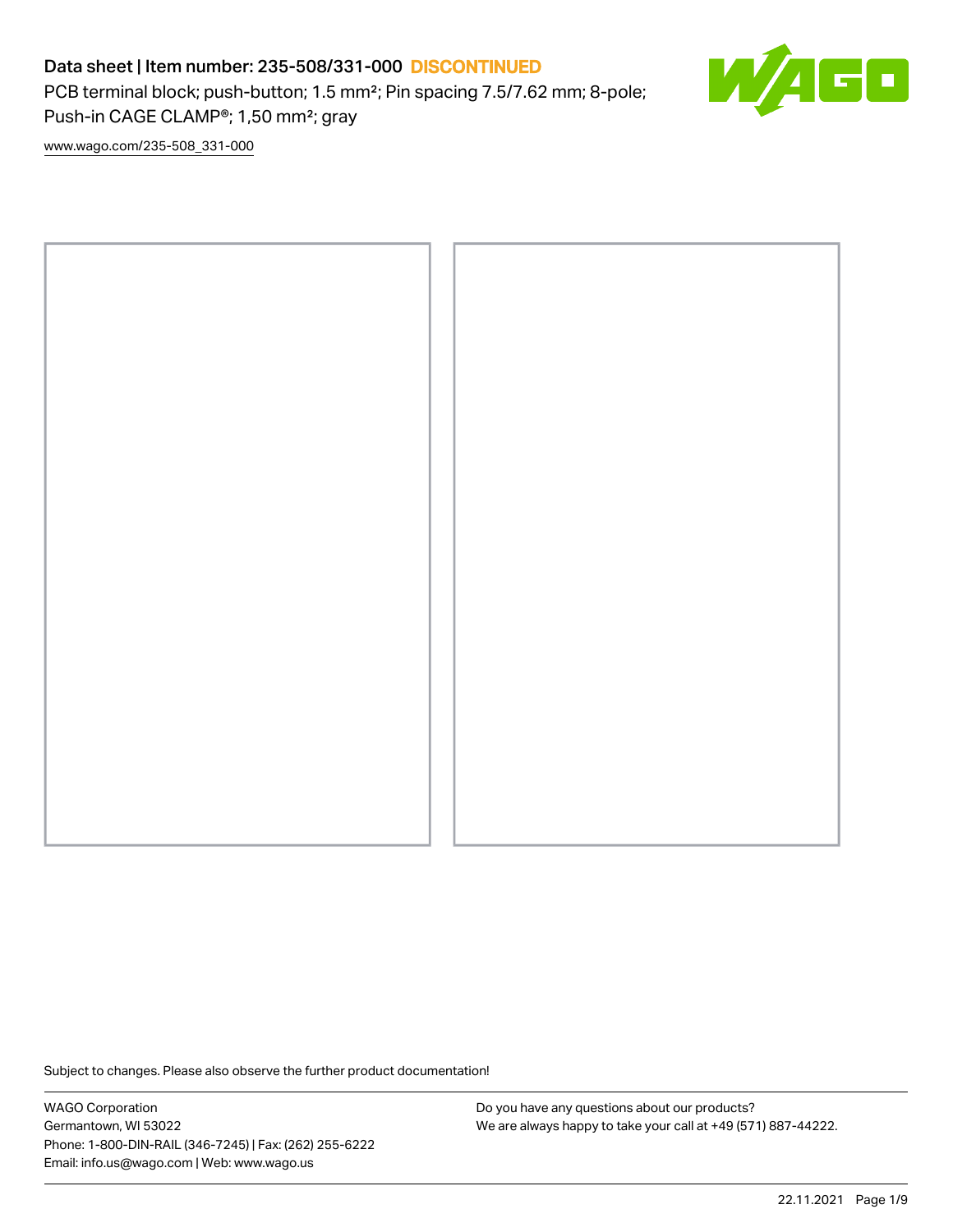

Dimensions in mm

 $L =$  (pole no. x pin spacing) + 1.5 mm

 $X$  This item has been discontinued and is no longer available as of 31.10.2016.

#### Item description

- **PCB terminal strips with push-buttons**
- $\blacksquare$ Push-in terminations of solid and ferruled conductors
- $\blacksquare$ Convenient termination/removal of fine-stranded conductors via push-buttons
- $\blacksquare$ Set to metric or inch pin spacing by compressing terminal strips or pulling them apart

Subject to changes. Please also observe the further product documentation! Data

WAGO Corporation Germantown, WI 53022 Phone: 1-800-DIN-RAIL (346-7245) | Fax: (262) 255-6222 Email: info.us@wago.com | Web: www.wago.us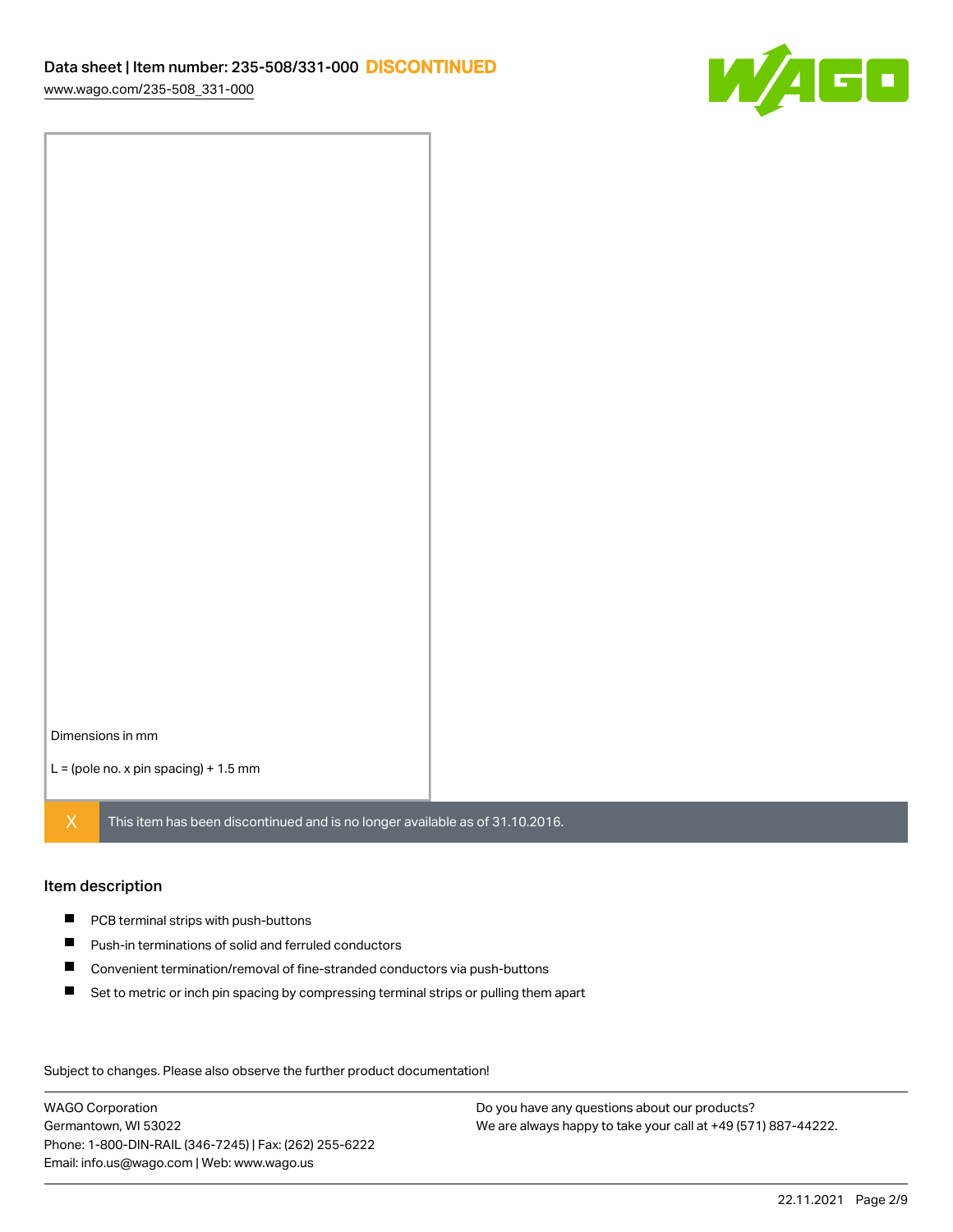[www.wago.com/235-508\\_331-000](http://www.wago.com/235-508_331-000)



# Data

# Notes

| Variants: | Other pole numbers                                               |
|-----------|------------------------------------------------------------------|
|           | Other colors                                                     |
|           | Mixed-color PCB connector strips                                 |
|           | Direct marking                                                   |
|           | Versions for Exi                                                 |
|           | Other versions (or variants) can be requested from WAGO Sales or |
|           | configured at https://configurator.wago.com/                     |

# Electrical data

# IEC Approvals

| Ratings per                 | IEC/EN 60664-1                                            |
|-----------------------------|-----------------------------------------------------------|
| Rated voltage (III / 3)     | 400 V                                                     |
| Rated surge voltage (III/3) | 6 <sub>kV</sub>                                           |
| Rated voltage (III/2)       | 630 V                                                     |
| Rated surge voltage (III/2) | 6 <sub>kV</sub>                                           |
| Nominal voltage (II/2)      | 1000V                                                     |
| Rated surge voltage (II/2)  | 6 <sub>kV</sub>                                           |
| Rated current               | 17.5A                                                     |
| Legend (ratings)            | (III / 2) ≙ Overvoltage category III / Pollution degree 2 |

### UL Approvals

| Approvals per                  | UL 1059 |
|--------------------------------|---------|
| Rated voltage UL (Use Group B) | 300 V   |
| Rated current UL (Use Group B) | 10 A    |
| Rated voltage UL (Use Group D) | 300 V   |
| Rated current UL (Use Group D) | 10 A    |

# CSA Approvals

| Approvals per                   | <b>CSA</b> |
|---------------------------------|------------|
| Rated voltage CSA (Use Group B) | 300 V      |
| Rated current CSA (Use Group B) | 15 A       |

### Connection data

Subject to changes. Please also observe the further product documentation!

| <b>WAGO Corporation</b>                                | Do you have any questions about our products?                 |
|--------------------------------------------------------|---------------------------------------------------------------|
| Germantown, WI 53022                                   | We are always happy to take your call at +49 (571) 887-44222. |
| Phone: 1-800-DIN-RAIL (346-7245)   Fax: (262) 255-6222 |                                                               |
| Email: info.us@wago.com   Web: www.wago.us             |                                                               |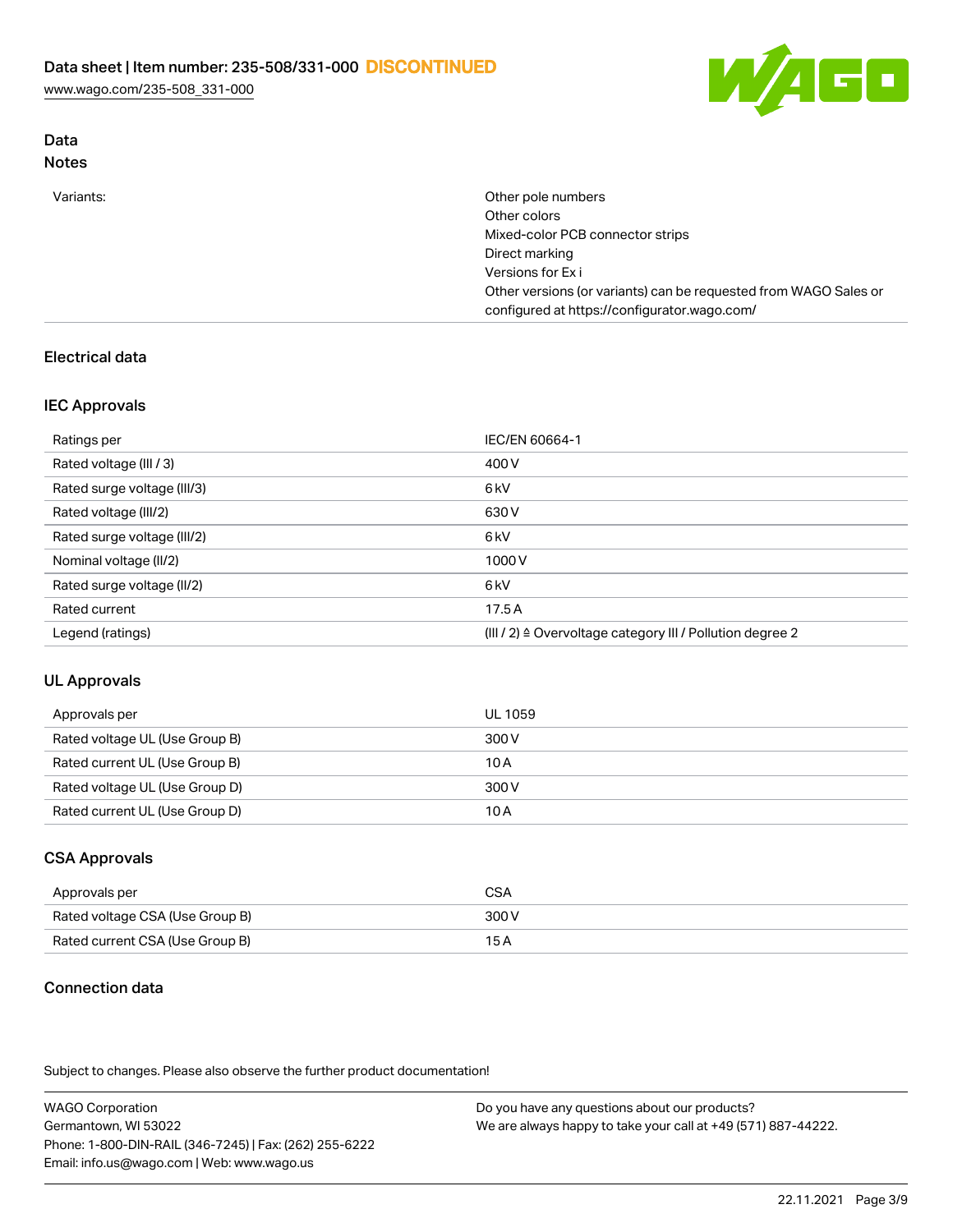

#### Connection 1

| Push-in CAGE CLAMP <sup>®</sup>        |
|----------------------------------------|
| Push-button                            |
| $0.21.5$ mm <sup>2</sup> / 20  14 AWG  |
| $0.751.5$ mm <sup>2</sup> / 20  14 AWG |
| $0.251$ mm <sup>2</sup>                |
| $0.251$ mm <sup>2</sup>                |
| $910$ mm $/0.350.39$ inch              |
| 0°                                     |
| 8                                      |
|                                        |

### Approvals / Certificates

#### Country specific Approvals

Email: info.us@wago.com | Web: www.wago.us

| Logo                    | Approval                                                                       | <b>Additional Approval Text</b>                                                                                | Certificate<br>name       |
|-------------------------|--------------------------------------------------------------------------------|----------------------------------------------------------------------------------------------------------------|---------------------------|
|                         | <b>CCA</b><br>DEKRA Certification B.V.                                         | EN 60947                                                                                                       | NTR NL-<br>7144           |
| EMA<br>EUR              | CCA<br>DEKRA Certification B.V.                                                | EN 60947                                                                                                       | 2149549.02                |
|                         | <b>CCA</b><br>DEKRA Certification B.V.                                         | EN 60998                                                                                                       | NTR <sub>NL</sub><br>6919 |
|                         | <b>CCA</b><br>DEKRA Certification B.V.                                         | EN 60947-7-4                                                                                                   | NTR NL-<br>7774           |
|                         | <b>VDE</b><br>VDE Prüf- und Zertifizierungsinstitut                            | EN 60947                                                                                                       | 40029328                  |
| <b>Ship Approvals</b>   |                                                                                |                                                                                                                |                           |
| Logo                    | Approval                                                                       | <b>Additional Approval Text</b>                                                                                | Certificate<br>name       |
|                         | Subject to changes. Please also observe the further product documentation!     |                                                                                                                |                           |
| <b>WAGO Corporation</b> | Germantown, WI 53022<br>Phone: 1-800-DIN-RAIL (346-7245)   Fax: (262) 255-6222 | Do you have any questions about our products?<br>We are always happy to take your call at +49 (571) 887-44222. |                           |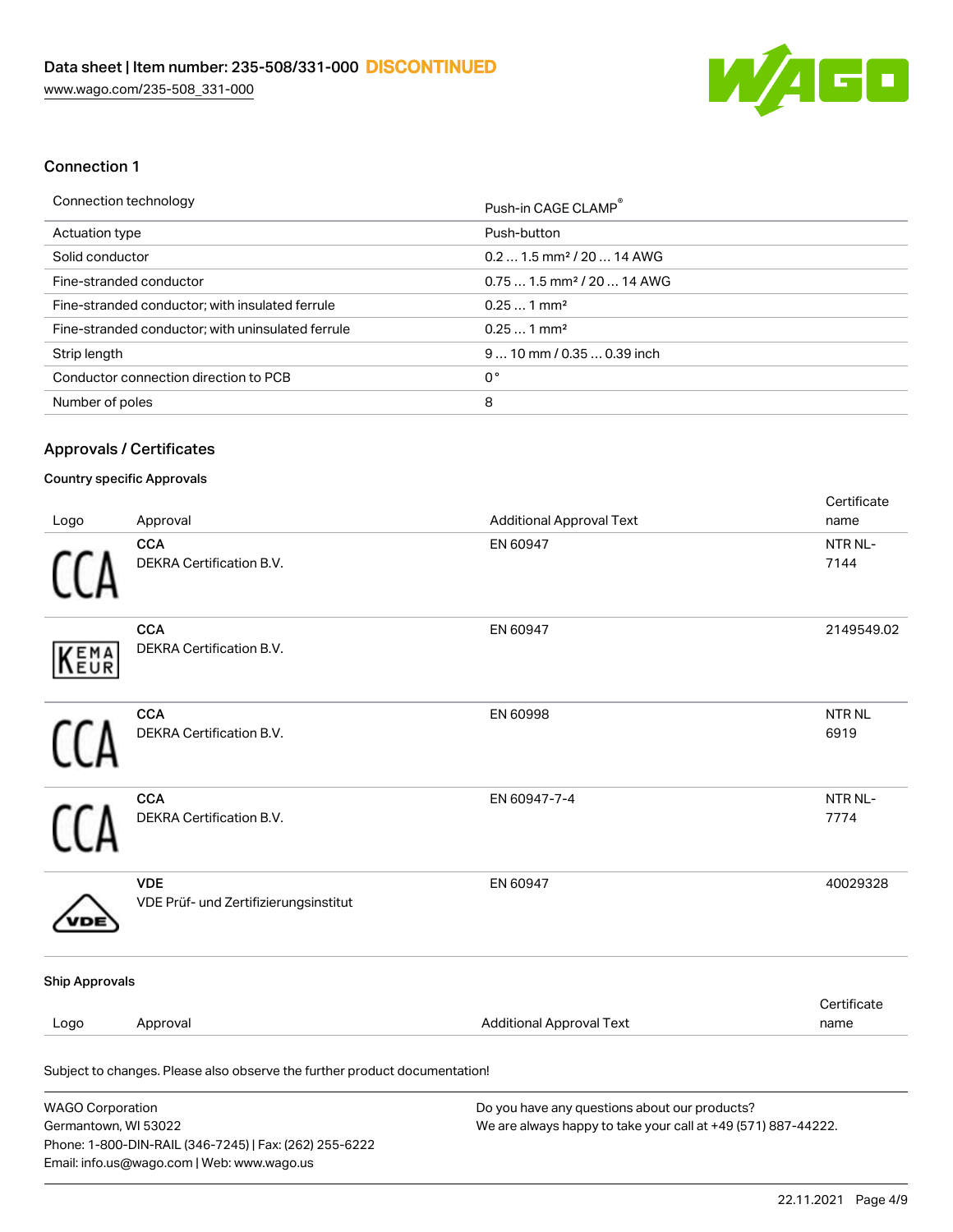[www.wago.com/235-508\\_331-000](http://www.wago.com/235-508_331-000)

ABS





American Bureau of Shipping

#### DNV GL Det Norske Veritas, Germanischer Lloyd - TAE000016Z

#### UL-Approvals

| Logo     | Approval                            | <b>Additional Approval Text</b> | Certificate<br>name |
|----------|-------------------------------------|---------------------------------|---------------------|
| Б<br>. . | UL<br>UL International Germany GmbH | $\overline{\phantom{0}}$        | E45172              |

#### Optional accessories

| <b>Ferrules</b> |                                                                                                    |                      |
|-----------------|----------------------------------------------------------------------------------------------------|----------------------|
| Ferrule         |                                                                                                    |                      |
|                 | Item no.: 216-101                                                                                  |                      |
|                 | Ferrule; Sleeve for 0.5 mm <sup>2</sup> / AWG 22; uninsulated; electro-tin plated; silver-colored  | www.wago.com/216-101 |
|                 | Item no.: 216-104                                                                                  |                      |
|                 | Ferrule; Sleeve for 1.5 mm <sup>2</sup> / AWG 16; uninsulated; electro-tin plated; silver-colored  | www.wago.com/216-104 |
|                 | Item no.: 216-106                                                                                  | www.wago.com/216-106 |
|                 | Ferrule; Sleeve for 2.5 mm <sup>2</sup> / AWG 14; uninsulated; electro-tin plated; silver-colored  |                      |
|                 | Item no.: 216-107                                                                                  | www.wago.com/216-107 |
|                 | Ferrule; Sleeve for 4 mm <sup>2</sup> / AWG 12; uninsulated; electro-tin plated                    |                      |
| ſ               | Item no.: 216-108                                                                                  |                      |
|                 | Ferrule; Sleeve for 6 mm <sup>2</sup> / AWG 10; uninsulated; electro-tin plated; silver-colored    | www.wago.com/216-108 |
| I               | Item no.: 216-109                                                                                  |                      |
|                 | Ferrule; Sleeve for 10 mm <sup>2</sup> / AWG 8; uninsulated; electro-tin plated                    | www.wago.com/216-109 |
|                 | Item no.: 216-102                                                                                  |                      |
|                 | Ferrule; Sleeve for 0.75 mm <sup>2</sup> / AWG 20; uninsulated; electro-tin plated; silver-colored | www.wago.com/216-102 |
|                 | Item no.: 216-103                                                                                  |                      |
|                 | Ferrule; Sleeve for 1 mm <sup>2</sup> / AWG 18; uninsulated; electro-tin plated                    | www.wago.com/216-103 |
| Π               | Item no.: 216-110                                                                                  |                      |
|                 | Ferrule; Sleeve for 16 mm <sup>2</sup> / AWG 6; uninsulated; electro-tin plated; metallic brown    | www.wago.com/216-110 |
|                 | Item no.: 216-123                                                                                  |                      |
|                 | Ferrule; Sleeve for 1 mm <sup>2</sup> / AWG 18; uninsulated; electro-tin plated; silver-colored    | www.wago.com/216-123 |
|                 |                                                                                                    |                      |

Subject to changes. Please also observe the further product documentation!

WAGO Corporation Germantown, WI 53022 Phone: 1-800-DIN-RAIL (346-7245) | Fax: (262) 255-6222 Email: info.us@wago.com | Web: www.wago.us Do you have any questions about our products? We are always happy to take your call at +49 (571) 887-44222.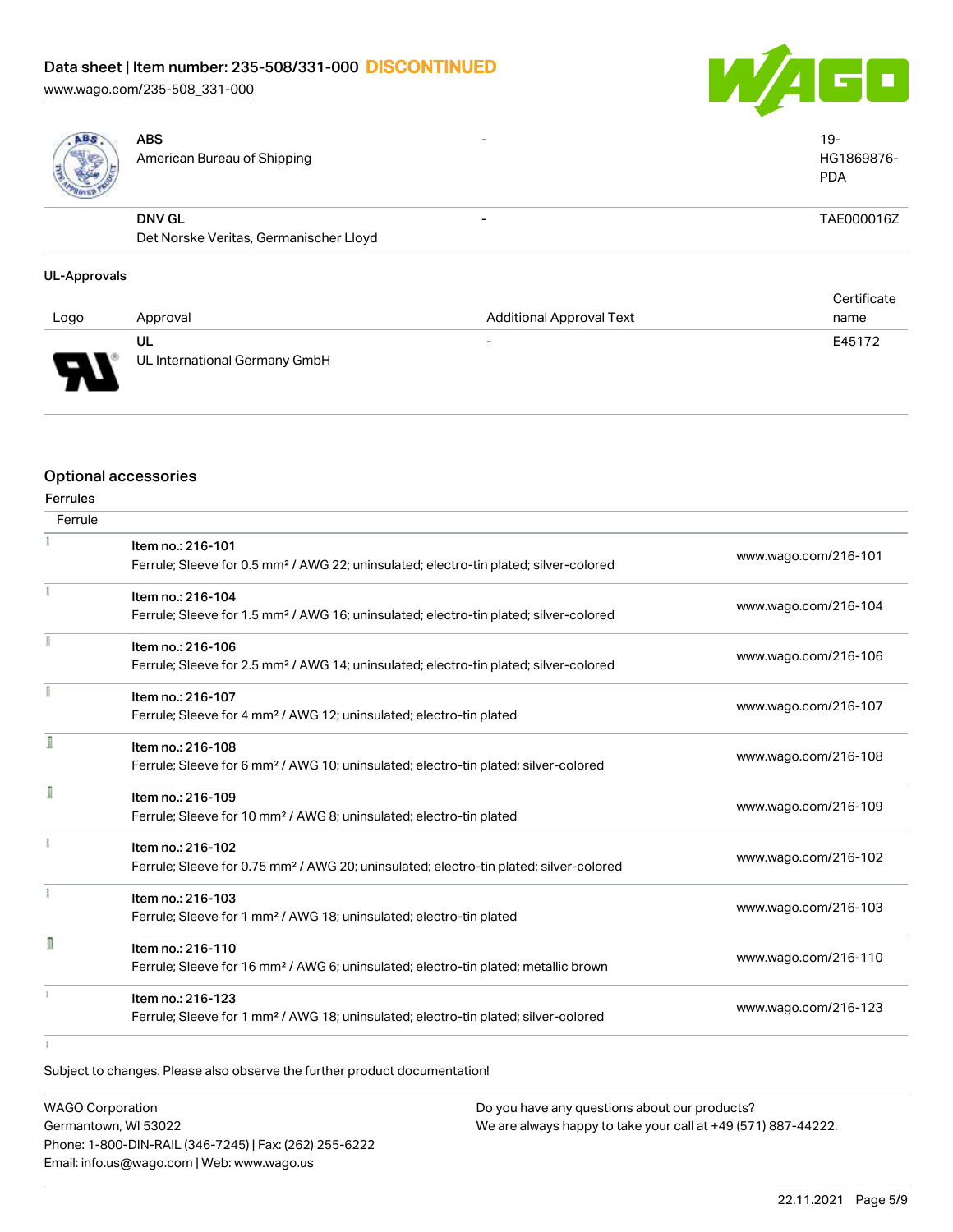[www.wago.com/235-508\\_331-000](http://www.wago.com/235-508_331-000)

Phone: 1-800-DIN-RAIL (346-7245) | Fax: (262) 255-6222

Email: info.us@wago.com | Web: www.wago.us



|   | Item no.: 216-122<br>Ferrule; Sleeve for 0.75 mm <sup>2</sup> / AWG 20; uninsulated; electro-tin plated; silver-colored                                                                           |                                                                                                                | www.wago.com/216-122 |
|---|---------------------------------------------------------------------------------------------------------------------------------------------------------------------------------------------------|----------------------------------------------------------------------------------------------------------------|----------------------|
| B | Item no.: 216-124<br>Ferrule; Sleeve for 1.5 mm <sup>2</sup> / AWG 16; uninsulated; electro-tin plated                                                                                            |                                                                                                                | www.wago.com/216-124 |
|   | Item no.: 216-142<br>Ferrule; Sleeve for 0.75 mm <sup>2</sup> / 18 AWG; uninsulated; electro-tin plated; electrolytic copper; gastight<br>crimped; acc. to DIN 46228, Part 1/08.92                |                                                                                                                | www.wago.com/216-142 |
|   | Item no.: 216-132<br>Ferrule; Sleeve for 0.34 mm <sup>2</sup> / AWG 24; uninsulated; electro-tin plated                                                                                           |                                                                                                                | www.wago.com/216-132 |
|   | Item no.: 216-121<br>Ferrule; Sleeve for 0.5 mm <sup>2</sup> / AWG 22; uninsulated; electro-tin plated; silver-colored                                                                            |                                                                                                                | www.wago.com/216-121 |
|   | Item no.: 216-143<br>Ferrule; Sleeve for 1 mm <sup>2</sup> / AWG 18; uninsulated; electro-tin plated; electrolytic copper; gastight<br>crimped; acc. to DIN 46228, Part 1/08.92                   |                                                                                                                | www.wago.com/216-143 |
|   | Item no.: 216-131<br>Ferrule; Sleeve for 0.25 mm <sup>2</sup> / AWG 24; uninsulated; electro-tin plated; silver-colored                                                                           |                                                                                                                | www.wago.com/216-131 |
|   | Item no.: 216-141<br>Ferrule; Sleeve for 0.5 mm <sup>2</sup> / 20 AWG; uninsulated; electro-tin plated; electrolytic copper; gastight<br>crimped; acc. to DIN 46228, Part 1/08.92                 |                                                                                                                | www.wago.com/216-141 |
|   | Item no.: 216-152<br>Ferrule; Sleeve for 0.34 mm <sup>2</sup> / AWG 24; uninsulated; electro-tin plated                                                                                           |                                                                                                                | www.wago.com/216-152 |
|   | Item no.: 216-203<br>Ferrule; Sleeve for 1 mm <sup>2</sup> / AWG 18; insulated; electro-tin plated; red                                                                                           |                                                                                                                | www.wago.com/216-203 |
|   | Item no.: 216-206<br>Ferrule; Sleeve for 2.5 mm <sup>2</sup> / AWG 14; insulated; electro-tin plated; blue                                                                                        |                                                                                                                | www.wago.com/216-206 |
|   | Item no.: 216-207<br>Ferrule; Sleeve for 4 mm <sup>2</sup> / AWG 12; insulated; electro-tin plated; gray                                                                                          |                                                                                                                | www.wago.com/216-207 |
|   | Item no.: 216-202<br>Ferrule; Sleeve for 0.75 mm <sup>2</sup> / 18 AWG; insulated; electro-tin plated; gray                                                                                       |                                                                                                                | www.wago.com/216-202 |
|   | Item no.: 216-151<br>Ferrule; Sleeve for 0.25 mm <sup>2</sup> / AWG 24; uninsulated; electro-tin plated                                                                                           |                                                                                                                | www.wago.com/216-151 |
|   | Item no.: 216-204<br>Ferrule; Sleeve for 1.5 mm <sup>2</sup> / AWG 16; insulated; electro-tin plated; black                                                                                       |                                                                                                                | www.wago.com/216-204 |
|   | Item no.: 216-209<br>Ferrule; Sleeve for 10 mm <sup>2</sup> / AWG 8; insulated; electro-tin plated; red                                                                                           |                                                                                                                | www.wago.com/216-209 |
|   | Item no.: 216-205<br>Ferrule; Sleeve for 2.08 mm <sup>2</sup> / AWG 14; insulated; electro-tin plated; yellow                                                                                     |                                                                                                                | www.wago.com/216-205 |
|   | Item no.: 216-144<br>Ferrule; Sleeve for 1.5 mm <sup>2</sup> / AWG 16; uninsulated; electro-tin plated; electrolytic copper; gastight<br>crimped; acc. to DIN 46228, Part 1/08.92; silver-colored |                                                                                                                | www.wago.com/216-144 |
|   | Subject to changes. Please also observe the further product documentation!                                                                                                                        |                                                                                                                |                      |
|   | <b>WAGO Corporation</b><br>Germantown, WI 53022                                                                                                                                                   | Do you have any questions about our products?<br>We are always happy to take your call at +49 (571) 887-44222. |                      |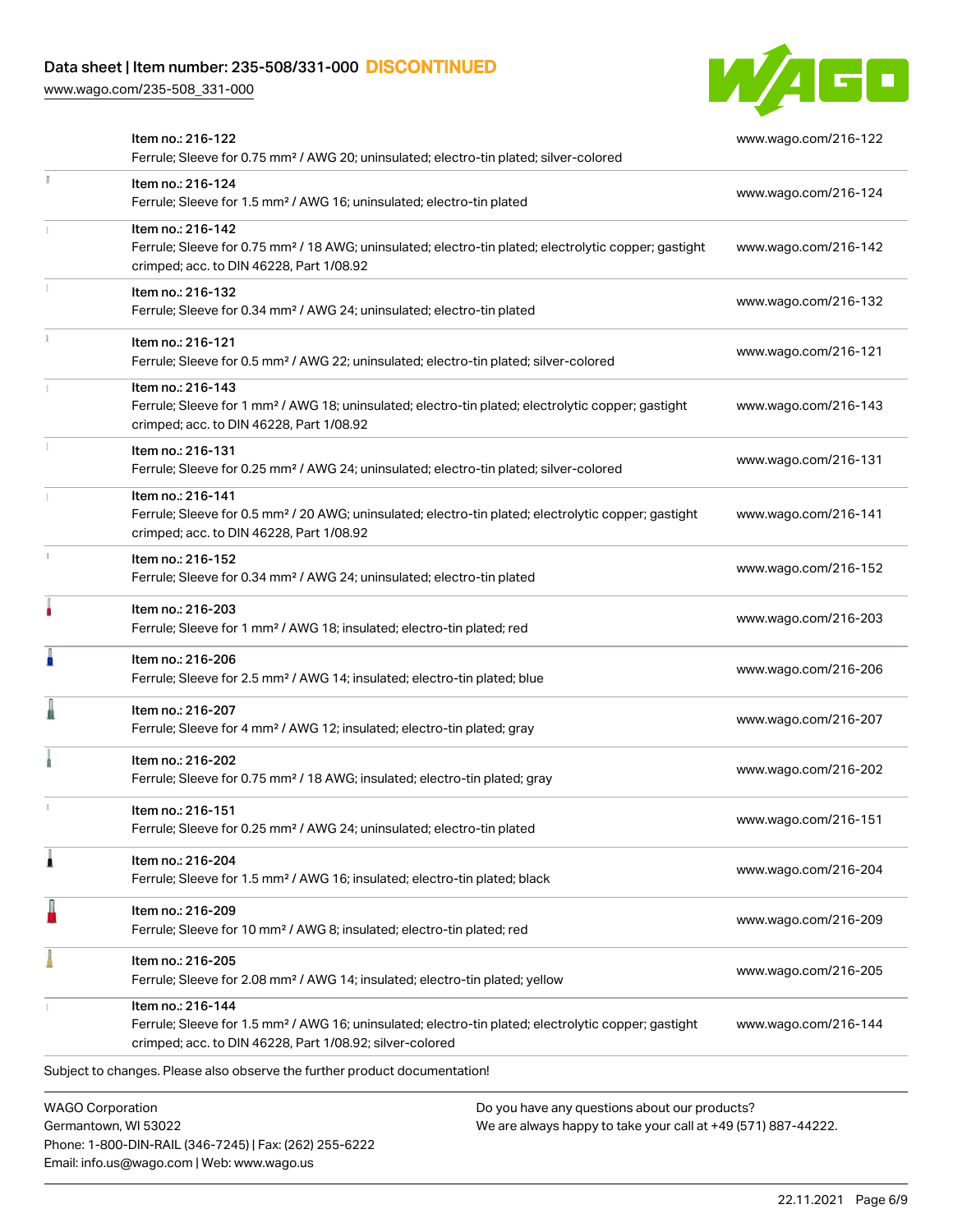[www.wago.com/235-508\\_331-000](http://www.wago.com/235-508_331-000)



|   | Item no.: 216-208<br>Ferrule; Sleeve for 6 mm <sup>2</sup> / AWG 10; insulated; electro-tin plated; electrolytic copper; gastight crimped; www.wago.com/216-208<br>acc. to DIN 46228, Part 4/09.90; yellow |                      |
|---|------------------------------------------------------------------------------------------------------------------------------------------------------------------------------------------------------------|----------------------|
|   | Item no.: 216-201<br>Ferrule; Sleeve for 0.5 mm <sup>2</sup> / 20 AWG; insulated; electro-tin plated; white                                                                                                | www.wago.com/216-201 |
|   | Item no.: 216-223<br>Ferrule; Sleeve for 1 mm <sup>2</sup> / AWG 18; insulated; electro-tin plated; red                                                                                                    | www.wago.com/216-223 |
|   | Item no.: 216-210<br>Ferrule; Sleeve for 16 mm <sup>2</sup> / AWG 6; insulated; electro-tin plated; electrolytic copper; gastight crimped; www.wago.com/216-210<br>acc. to DIN 46228, Part 4/09.90; blue   |                      |
|   | Item no.: 216-241<br>Ferrule; Sleeve for 0.5 mm <sup>2</sup> / 20 AWG; insulated; electro-tin plated; electrolytic copper; gastight<br>crimped; acc. to DIN 46228, Part 4/09.90; white                     | www.wago.com/216-241 |
|   | Item no.: 216-242<br>Ferrule; Sleeve for 0.75 mm <sup>2</sup> / 18 AWG; insulated; electro-tin plated; electrolytic copper; gastight<br>crimped; acc. to DIN 46228, Part 4/09.90; gray                     | www.wago.com/216-242 |
|   | Item no.: 216-222<br>Ferrule; Sleeve for 0.75 mm <sup>2</sup> / 18 AWG; insulated; electro-tin plated; gray                                                                                                | www.wago.com/216-222 |
|   | Item no.: 216-221<br>Ferrule; Sleeve for 0.5 mm <sup>2</sup> / 20 AWG; insulated; electro-tin plated; white                                                                                                | www.wago.com/216-221 |
| Â | Item no.: 216-224<br>Ferrule; Sleeve for 1.5 mm <sup>2</sup> / AWG 16; insulated; electro-tin plated; black                                                                                                | www.wago.com/216-224 |
|   | Item no.: 216-243<br>Ferrule; Sleeve for 1 mm <sup>2</sup> / AWG 18; insulated; electro-tin plated; electrolytic copper; gastight crimped; www.wago.com/216-243<br>acc. to DIN 46228, Part 4/09.90; red    |                      |
|   | Item no.: 216-244<br>Ferrule; Sleeve for 1.5 mm <sup>2</sup> / AWG 16; insulated; electro-tin plated; electrolytic copper; gastight<br>crimped; acc. to DIN 46228, Part 4/09.90; black                     | www.wago.com/216-244 |
|   | Item no.: 216-263<br>Ferrule; Sleeve for 1 mm <sup>2</sup> / AWG 18; insulated; electro-tin plated; electrolytic copper; gastight crimped; www.wago.com/216-263<br>acc. to DIN 46228, Part 4/09.90; red    |                      |
|   | Item no.: 216-246<br>Ferrule; Sleeve for 2.5 mm <sup>2</sup> / AWG 14; insulated; electro-tin plated; electrolytic copper; gastight<br>crimped; acc. to DIN 46228, Part 4/09.90; blue                      | www.wago.com/216-246 |
| Ω | Item no.: 216-266<br>Ferrule; Sleeve for 2.5 mm <sup>2</sup> / AWG 14; insulated; electro-tin plated; electrolytic copper; gastight<br>crimped; acc. to DIN 46228, Part 4/09.90; blue                      | www.wago.com/216-266 |
| Â | Item no.: 216-264<br>Ferrule; Sleeve for 1.5 mm <sup>2</sup> / AWG 16; insulated; electro-tin plated; electrolytic copper; gastight<br>crimped; acc. to DIN 46228, Part 4/09.90; black                     | www.wago.com/216-264 |
| 1 | Item no.: 216-284<br>Ferrule; Sleeve for 1.5 mm <sup>2</sup> / AWG 16; insulated; electro-tin plated; electrolytic copper; gastight<br>crimped; acc. to DIN 46228, Part 4/09.90; black                     | www.wago.com/216-284 |
|   | Item no.: 216-286                                                                                                                                                                                          |                      |

Subject to changes. Please also observe the further product documentation!

WAGO Corporation Germantown, WI 53022 Phone: 1-800-DIN-RAIL (346-7245) | Fax: (262) 255-6222 Email: info.us@wago.com | Web: www.wago.us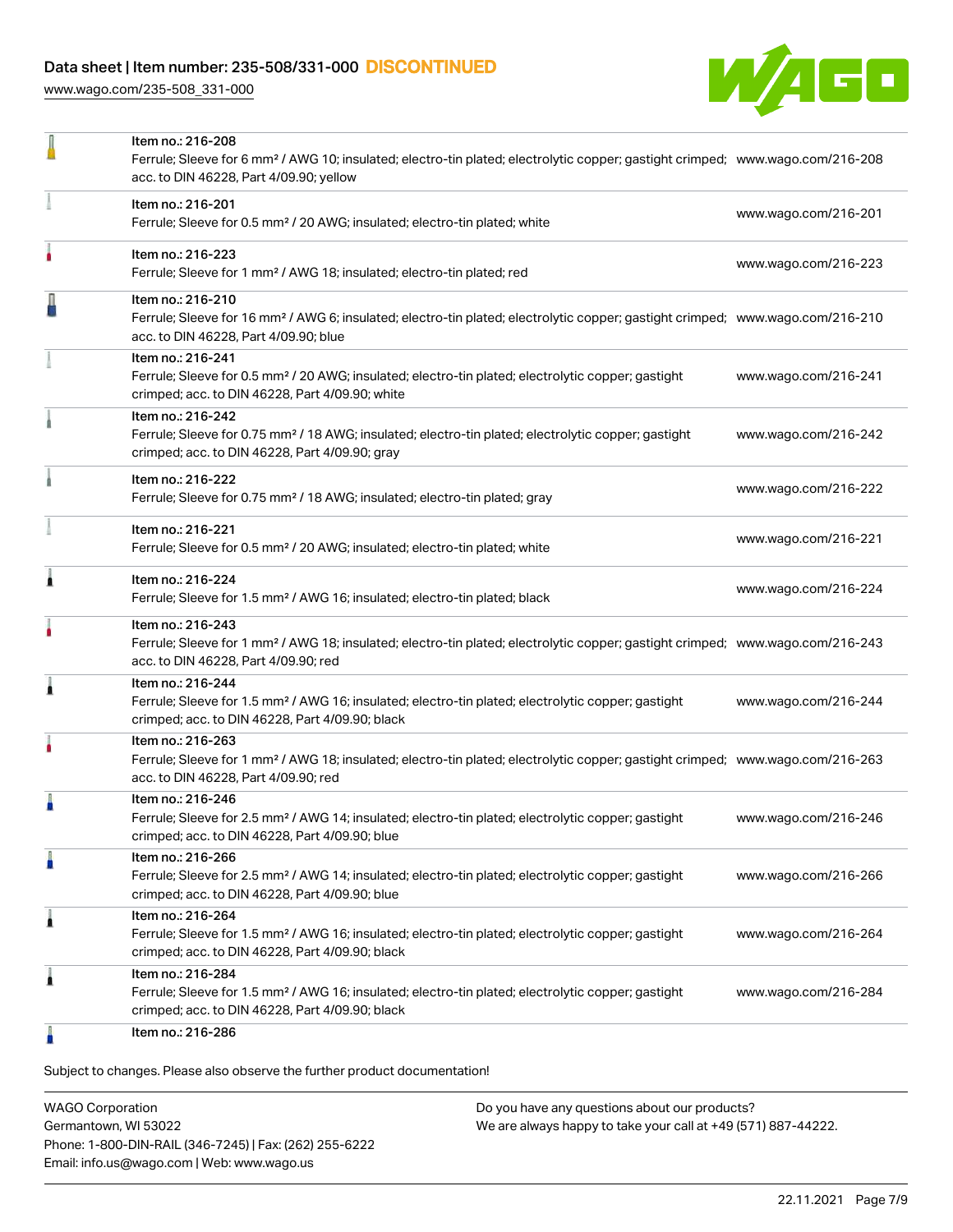[www.wago.com/235-508\\_331-000](http://www.wago.com/235-508_331-000)

Л

I

 $\mathbf{I}$ 

 $\mathbf{I}$ 

 $\mathbf i$ 

T



| Ferrule; Sleeve for 2.5 mm <sup>2</sup> / AWG 14; insulated; electro-tin plated; electrolytic copper; gastight<br>crimped; acc. to DIN 46228, Part 4/09.90; blue                                           | www.wago.com/216-286 |
|------------------------------------------------------------------------------------------------------------------------------------------------------------------------------------------------------------|----------------------|
| Item no.: 216-287<br>Ferrule; Sleeve for 4 mm <sup>2</sup> / AWG 12; insulated; electro-tin plated; electrolytic copper; gastight crimped; www.wago.com/216-287<br>acc. to DIN 46228, Part 4/09.90; gray   |                      |
| Item no.: 216-262<br>Ferrule; Sleeve for 0.75 mm <sup>2</sup> / 18 AWG; insulated; electro-tin plated; electrolytic copper; gastight<br>crimped; acc. to DIN 46228, Part 4/09.90; gray                     | www.wago.com/216-262 |
| Item no.: 216-288<br>Ferrule; Sleeve for 6 mm <sup>2</sup> / AWG 10; insulated; electro-tin plated; electrolytic copper; gastight crimped; www.wago.com/216-288<br>acc. to DIN 46228, Part 4/09.90; yellow |                      |
| Item no.: 216-289<br>Ferrule; Sleeve for 10 mm <sup>2</sup> / AWG 8; insulated; electro-tin plated; electrolytic copper; gastight crimped; www.wago.com/216-289<br>acc. to DIN 46228, Part 4/09.90; red    |                      |
| Item no.: 216-301<br>Ferrule; Sleeve for 0.25 mm <sup>2</sup> / AWG 24; insulated; electro-tin plated; yellow                                                                                              | www.wago.com/216-301 |
| Item no.: 216-321<br>Ferrule; Sleeve for 0.25 mm <sup>2</sup> / AWG 24; insulated; electro-tin plated; yellow                                                                                              | www.wago.com/216-321 |
| Item no.: 216-322<br>Ferrule; Sleeve for 0.34 mm <sup>2</sup> / 22 AWG; insulated; electro-tin plated; green                                                                                               | www.wago.com/216-322 |
| Item no.: 216-267<br>Ferrule; Sleeve for 4 mm <sup>2</sup> / AWG 12; insulated; electro-tin plated; electrolytic copper; gastight crimped; www.wago.com/216-267<br>acc. to DIN 46228, Part 4/09.90; gray   |                      |
| Item no.: 216-302<br>Ferrule; Sleeve for 0.34 mm <sup>2</sup> / 22 AWG; insulated; electro-tin plated; light turquoise                                                                                     | www.wago.com/216-302 |

### Downloads **Documentation**

| <b>Additional Information</b> |            |        |          |
|-------------------------------|------------|--------|----------|
| Technical explanations        | 2019 Apr 3 | pdf    | Download |
|                               |            | 2.0 MB |          |

# Installation Notes

Conductor termination

Subject to changes. Please also observe the further product documentation!

WAGO Corporation Germantown, WI 53022 Phone: 1-800-DIN-RAIL (346-7245) | Fax: (262) 255-6222 Email: info.us@wago.com | Web: www.wago.us